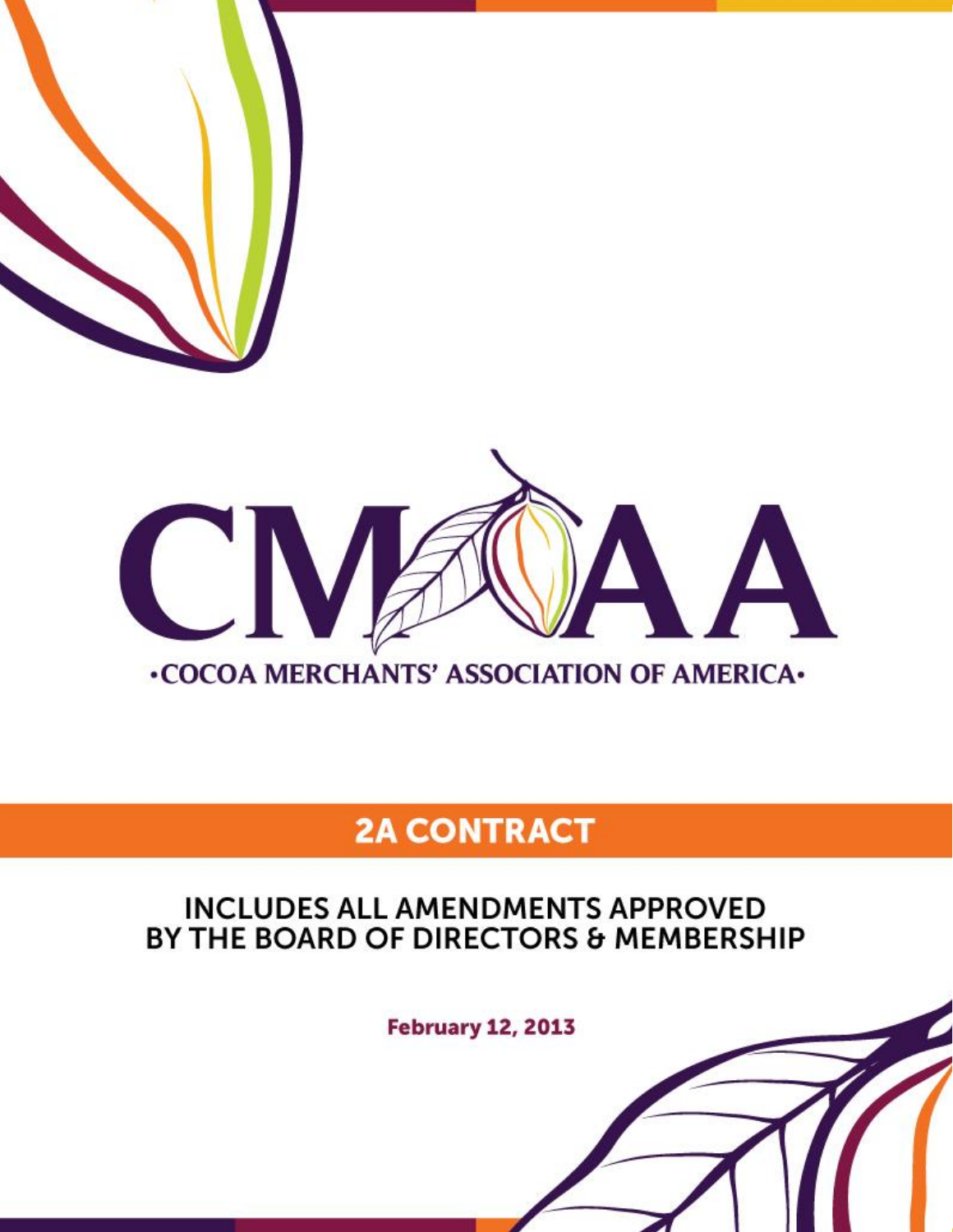# **CMAA 2A CONTRACT**

Includes all amendments approved by the Board of Directors and Membership February 12, 2013

# **TABLE OF CONTENTS**

| Section 12 - Insolvency or Other Failure to Meet Engagements 7 |  |
|----------------------------------------------------------------|--|
|                                                                |  |
|                                                                |  |
|                                                                |  |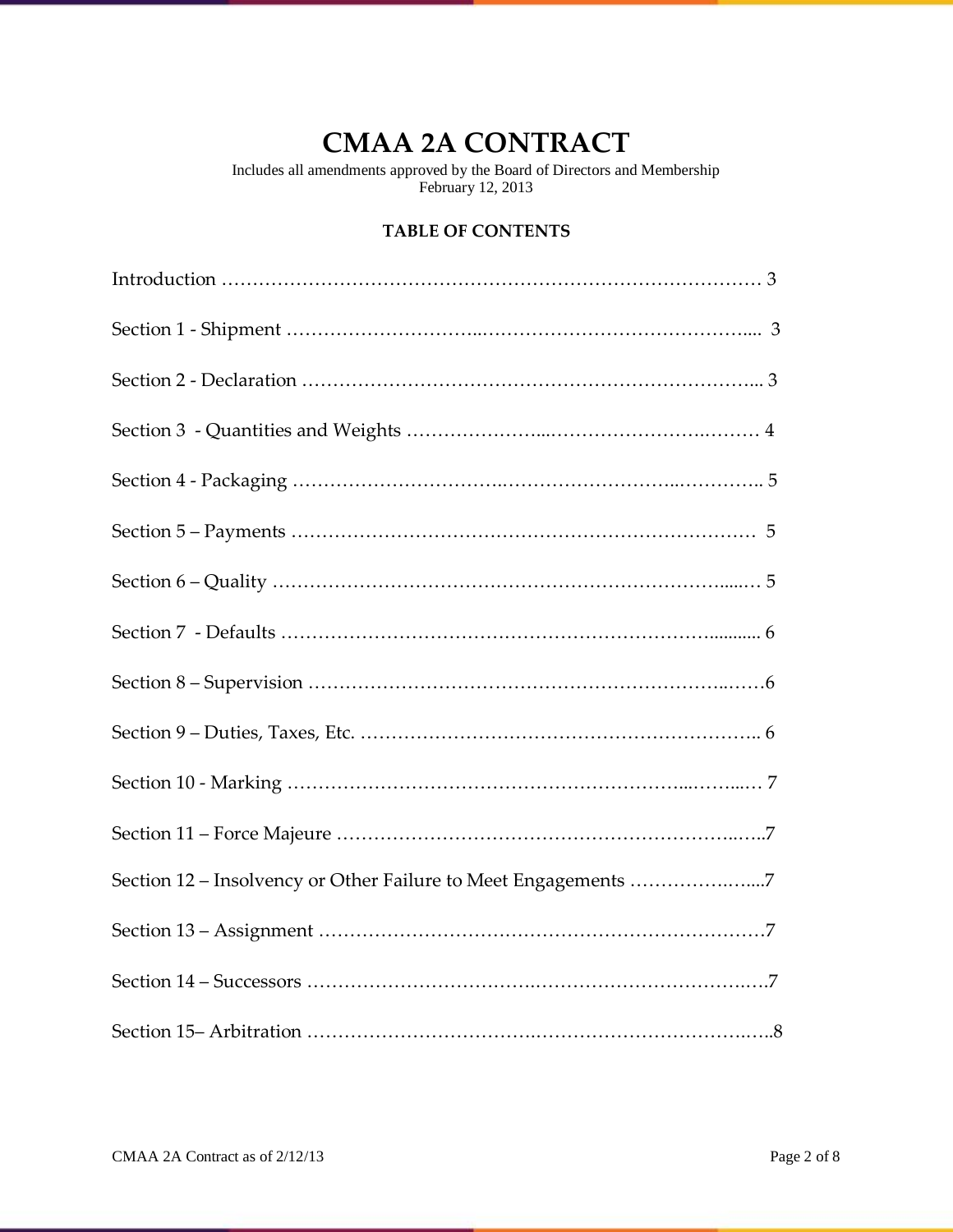# **THE COCOA MERCHANTS' ASSOCIATION OF AMERICA, INC.**

# **CMAA STANDARD CONTRACT 2A RULES AND DEFINITIONS**

#### **GOVERNING SALES OF COCOA ON FREE ON BOARD (FOB) BASIS**

#### **INTRODUCTION**

A Cocoa Merchants' Association of America, Inc. Standard 2A Contract will include terms such as, Quantity, Description, Quality, Destination and Price as well as the terms in this document.

The wording "Subject to terms of Standard Contract 2-A of The Cocoa Merchants' Association of America, Inc." or a clause, phrase or sentence of equal or similar import, shall be understood to incorporate the full terms of Contract 1-A as hereinafter set forth as though said Contract 2-A were fully written into the contract. Subject to terms of The International Chamber of Commerce ("INCOTERMS") as amended from time to time and the rules and conditions herein unless negated by specific agreement herein. Where, however, a contract contains terms in addition to, supersede the terms of Contract 2-A.

#### **SECTION 1 - SHIPMENT**

The word "Shipment" shall mean shipment by steamer and/or steamers, motor ship and/or motorships.

The word "Vessel" shall mean steamer or motor-ship.

"Immediate Shipment" shall mean shipment within 15 calendar days from date of contract.

"Prompt Shipment" shall mean shipment within 30 calendar days from date of contract.

"Direct Shipment" shall mean shipment not involving transshipment.

"Indirect Shipment" shall mean shipment involving transshipment.

The date of the on board Bill of Lading shall be proof of date of shipment.

Partial shipments may or may not be permitted. Any export duty or bounty in the country of production is for account of seller.

1A-Containers: If this Contract covers a sale of cocoa beans, shipment in containers shall not be allowed without Buyer's consent. If such consent is given, shipment shall be effected under observance of the "Standard Guidelines for Shipment of Cocoa Beans In Containers" as amended from time to time by the Board of Directors.

#### **SECTION 2 - DECLARATION**

Each Bill of Lading from origin and/or Ship's Delivery Order shall be treated as a separate contract. Received on board Bills of Lading shall be proof and evidence of time of shipment.

To be communicated to Buyer, as soon as known by Seller, direct or through Seller's Agent, by electronic communication facsimile transmission, and confirmed in writing, with name of steamer, quantity, grade, contract date, port of shipment and destination.

Seller shall be entitled to declare a shipment against this contract, ship lost or not lost.

CMAA 2A Contract as of  $2/12/13$  Page 3 of 8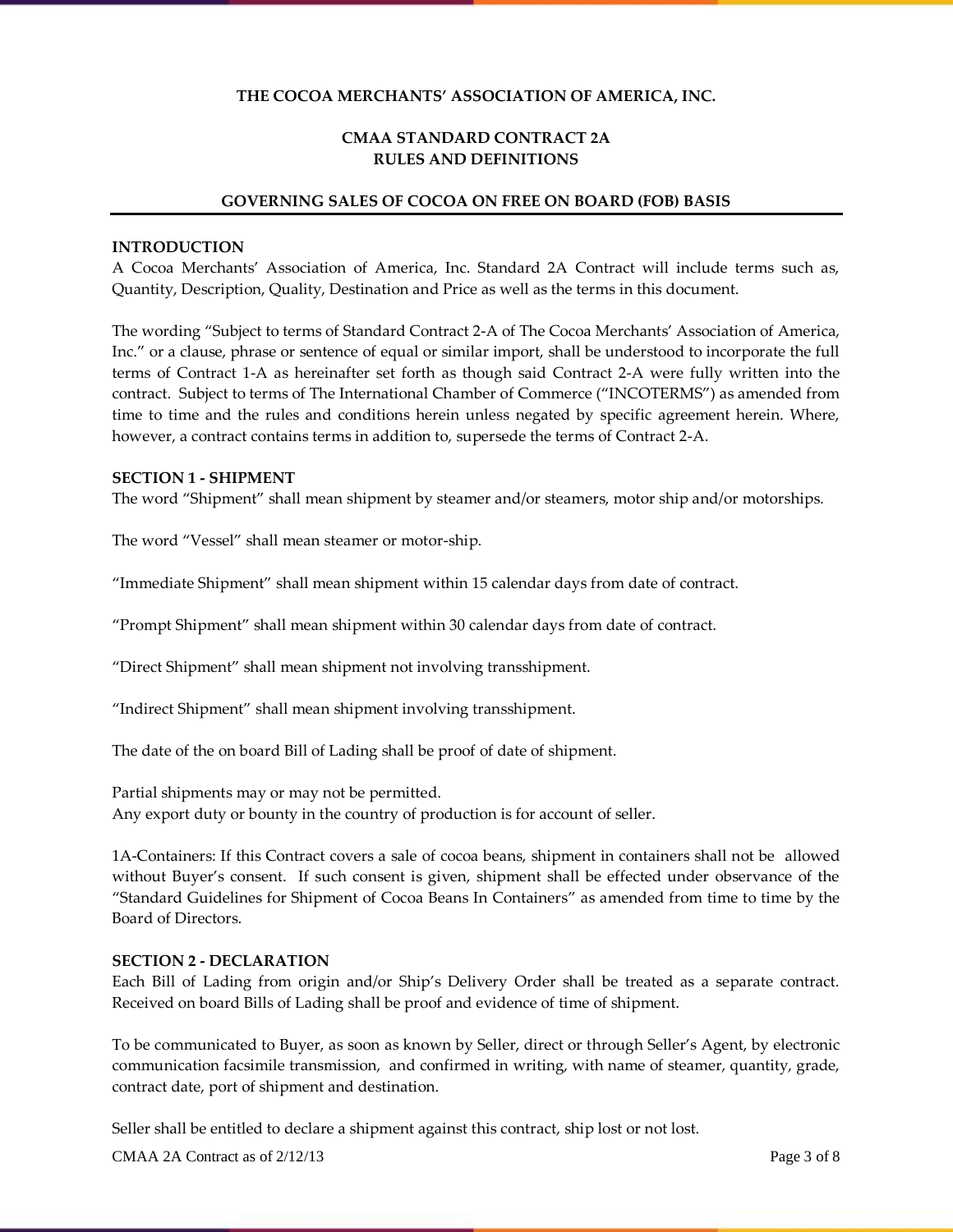Declarations shall be binding upon Seller and Buyer and cannot be changed except by mutual consent. Declarations are subject to typographical error.

If the Buyer has not received a declaration by midnight of the fourteenth calendar day after the shipping period, he may refuse any subsequent declaration and declare the Seller to be in default.

In the case of indirect shipments Seller must communicate to the Buyer the name of the vessel carrying the cocoa to its final bill of lading destination not later than seven calendar days prior to the scheduled arrival of said vessel.

2-A Insurance: Buyer to effect Marine and War Risk Insurance for his account. Upon receipt of prompt declaration, insurance risk would be to buyer's account.

2-B Shipping Documents - Unless mutually agreed otherwise by Seller and Buyer, usual shipping documents shall consist of a full set of clean on board ocean Bills of Lading and a shipper's invoice.

## **SECTION 3 – QUANTITIES AND WEIGHTS**

Shipped Weights shall mean the net weight of cocoa beans shipped in bags weighed immediately before shipment and recorded on the weight note together with the tare of the bags.

Shipping weights shall mean the nominal weight of a bag of cocoa according to the custom of the origin multiplied by the total number of bags shown on the Bill of Lading.

Landed weights shall mean the pro-rata weight of the full and sound bags landed applied to the total number of bags shipped as shown on the Bill of Lading.

If contract on basis of net shipping weights, any loss in weight exceeding the net shipping weight is for account of Buyer. If contract is on the basis of a franchise, any loss in weight exceeding the %franchise over the net shipping weight is for the account of the Seller.

Claims for excess loss in weight accompanied by certified official weights and tares shall be submitted and settled promptly.

If contract on basis of net landed weights, any variation from net invoice weight to be adjusted at contract price.

Provisional invoices, if any, shall normally be on the basis of \_\_% of shipping weights.

Final invoice shall be established promptly upon determination of final outturn weights.

Claims and final invoices to be established on the basis of the landed net weights of full, sound bags but applied to the whole parcel.

Cocoa to be weighed within 15 working days after completion of discharge of the vessel or release by U.S. Government, whichever occurs latest.

In case Buyer has consented to shipment of this cocoa in containers, cocoa to be weighted within 15 working days after completion of discharge of the vessel, or 15 working days after release by U.S. Government, or 15 working days after completion of stripping of the container, whichever occurs latest.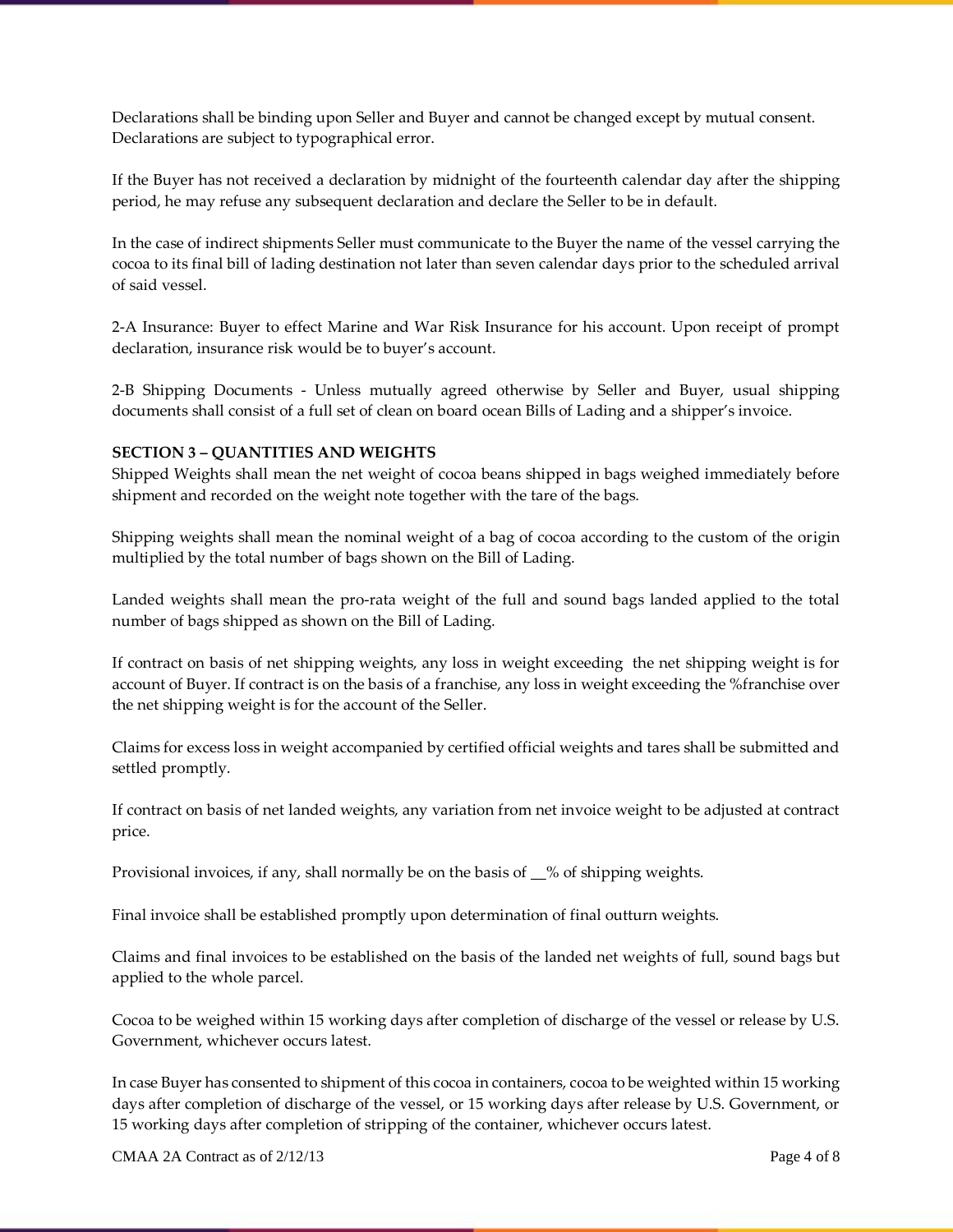The words "about" or "more or less" when used to define quantities and/or weights contracted for, shall mean the nearest amount which Seller can fairly and reasonably deliver, but no excess or deficiency shall be greater than three percent. This leeway shall be void whenever a contract is liquidated by payment of difference between purchase and sale prices, in lieu of shipment or tender. Unless otherwise stipulated, a ton shall be 2,240 lbs. net. If metric tons are specified, a ton shall be 2,204.6 lbs. net.

## **SECTION 4 - PACKAGING**

If this contract covers a sale of cocoa beans, beans to be packed in clean, sound, new gunny bags of sufficient strength, or in bags of such other material as is typical for their origin. Bags fabricated from ribbon weave polypropylene or other plastic material not permitted without Buyer's consent.

## **SECTION 5 - PAYMENT**

All invoices are payable in US Dollars unless otherwise agreed between Buyer and Seller. In the event of the steamer becoming a casualty, payment shall be made by Buyer for full invoice value, net shipping weights, against usual shipping documents on presentation.

## **SECTION 6 - QUALITY**

Cocoa to be equal to contract description: however, bona fide shipments inferior thereto, provided within the standards of the U.S. Government, shall be accepted by the Buyer subject to an allowance to be fixed, if necessary, by arbitration in New York as herein specified.

Claims for inferior quality must be made and arbitration samples, if required, drawn within 15 working days after the cocoa is discharged from vessel or released by the U.S. Government, whichever occurs latest, and in any event prior to removal of cocoa from dock. If this contract covers the sale of cocoa in containers, said claims must be made and such samples must be drawn within 15 working days after stripping of the container, even if the container has been removed from the dock for stripping. Failing amicable adjustment, demand for arbitration – which may be submitted in writing or electronic communication – must be made not later than 30 calendar days after such removal or release.

Cocoa shipped against this contract is guaranteed by Seller to pass inspection by and comply with the standards of the U.S. Government.

In the event, however, that a shipment is detained by the Government solely on account of infestation, Buyer shall promptly arrange for fumigation.

If the Government releases the shipment after such fumigation, the buyer shall accept the cocoa, Seller paying all costs incurred in connection with fumigation. If the Government refuses release, Buyer may reject the cocoa and all cost incurred in connection with fumigation shall be paid by the Seller.

If the cocoa is to be processed by the buyer, buyer agrees that they will clean the contracted cocoa as part of the manufacturing process. If the cocoa is not being processed by the buyer, buyer agrees that any contract for sale of the shipment shall include this provision.

Where a shipment of cocoa against this contract is rejected by Buyer because

- (a) entry or release has been refused by U.S. Government, or
- (b) by mutual agreement or at arbitration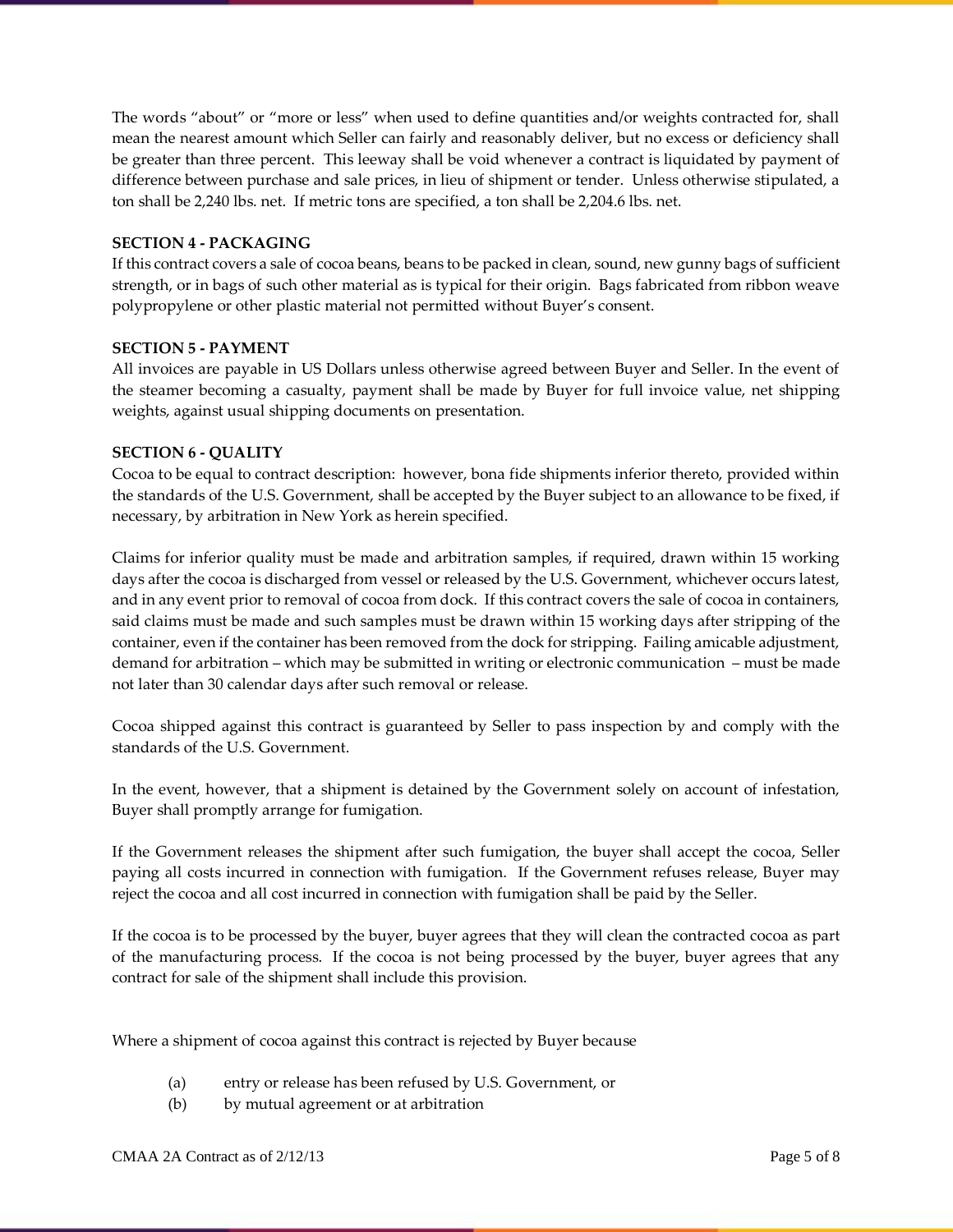Seller shall, upon Buyer's demand, replace such cocoa within the contract period by delivery at destination specified herein, and/or by shipment from origin or any intermediate point, within 30 days after either of the contingencies enumerated under (a) or (b) has been established, whichever is the later period. Buyer shall hold in custody such unacceptable cocoa for the account of Seller until replacement and/or reimbursement for payment made against such cocoa, plus freight, insurance, labor, cartage, storage, interest and other bona fide expenses incurred by Buyer, have been paid; and Seller agrees to effect reimbursement of the principal amount of these expenses immediately upon Buyer's demand.

In the event that Seller cannot make replacement, the contract shall be closed out as provided for under the heading "DEFAULTS".

#### **SECTION 7 - DEFAULTS**

When either party to a contract claims that a default has occurred, then failing an amicable settlement, the dispute shall be referred to arbitration pursuant to the arbitration rules of The Cocoa Merchants' Association of America, Inc. If it is decided that a default has occurred, the contract shall be closed out at a price and weight, which price shall be the estimated market value of the cocoa contracted for on the day the default occurred or is established, within the discretion of the arbitrators. The arbitrators shall have full discretion to fashion an award as they deem appropriate under the circumstances, including, but without limitation, an award of damages consisting of (i) the difference between the contract price and the closing out price; (ii) ordinary, special and/or consequential damages, and (iii) reasonable legal, professional and other costs incurred in connection with the default and/or arbitration and/or enforcement of an award. The award rendered shall be paid in cash or by certified funds within 15 working days, and payment shall constitute a final and complete settlement of all claims by either party in respect to said contract.

#### **SECTION 8 - SUPERVISION**

Seller may appoint a representative to supervise weighing and sampling and must state the name of such representative in the advice of shipment, but should Seller not name his representative or should his representative fail to be present, after having received due notice of time and place of weighing and sampling, weights certified and samples sealed by sworn weighers and samples provided by the Buyer shall be accepted by Seller.

Should Buyer fail to notify Seller's representative in accordance with this clause, shipping weights shall be accepted and no quality claim shall be admitted.

#### **SECTION 9 – DUTIES, TAXES, ETC.**

Any export duty or other tax imposed by the Government of the exporting country or political subdivision thereof or any levy imposed under the International Cocoa Agreement is assumed and shall be paid by the Seller. Any import duty or other tax imposed by the U.S. Government or political subdivision thereof is assumed and shall be paid by the Buyer. Unless otherwise stipulated, any charges incurred in landing, weighing and sampling shall be for account of Buyer.

#### **SECTION 10 - MARKING**

Bags to be branded in English with the name of country of origin and otherwise to comply with laws and regulations of U.S. Government, in effect at time of shipment, governing marking of import merchandise. Any expense incurred by failure to comply with these regulations is to be borne by Seller.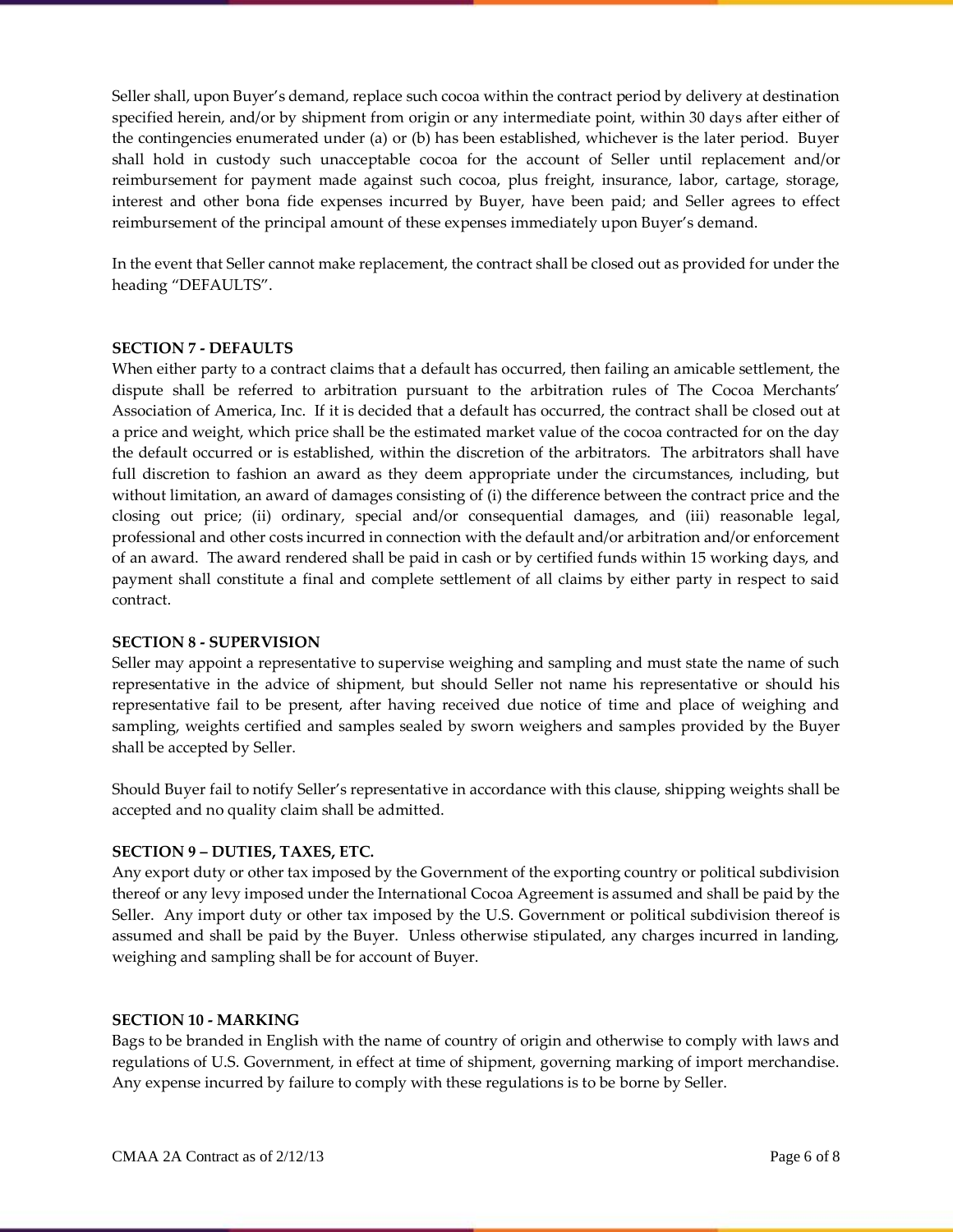#### **SECTION 11 – FORCE MAJEURE**

Should shipment be prevented or delayed owing to prohibition of exports, fire, strikes, lockouts, riots, war, revolution or other cases of "Force Majeure" the time of shipment shall be extended by 30 calendar days , but should the delay exceed 30 calendar days the Buyer shall have the option of canceling the contract for any quantity not shipped or of accepting the cocoa for shipment as soon as the cause for prevention or delay of shipment shall have been removed provided if such shipment not effected within five months following the expiration date of the first month's extension the contract shall be automatically canceled for any quantity not shipped; such option to be declared in writing as soon as the Seller announces his inability to ship within the extended period, or, at latest, seven days after the extended period has expired, as reasonable time being allowed for passing on such announcements. Contract void if the Buyer fails to declare such aforesaid option as hereinbefore provided. If required, Seller must produce conclusive evidence to establish his claim for extension.

#### **SECTION 12 – INSOLVENCY OR OTHER FAILURE TO MEET ENGAGEMENTS**

In the event that

- (a) Buyer shall fail to make any payment required hereunder within three business days after its due date, or
- (b) at any time prior to the completion of this contract, there shall be filed by or against either party hereto, in any court, a petition in bankruptcy or insolvency or for reorganization or for appointment of a receiver or trustee of all or a portion of such party's property, or
- (c) at any time prior to completion of this contract, either party shall make an assignment for the benefit of creditors, then and in any one of such events, this contract shall be forthwith closed at the market price then current for similar goods for delivery at the time or times, or for shipment during the period or periods, provided for in this contract. Such market price shall be ascertained, at the option of the aggrieved party, by repurchase or resale or by arbitration, and the loss, if any, suffered by such aggrieved party shall be the measure of damages to which such party shall be entitled and which shall be payable within 15 days after such determination. Such aggrieved party shall not be required to reimburse the other party for any profit derived from any repurchase or resale made pursuant to this provision.

#### **SECTION 13 - ASSIGNMENT**

This contract may not be assigned by either party without the prior written consent of the other party.

#### **SECTION 14 - SUCCESSORS**

The covenants, conditions and agreements contained in this contract shall bind and inure to the benefit of the parties and their respective heirs, distributees, executors, administrators, successors and, except as otherwise provided herein, their assigns.

#### **SECTION 15 - ARBITRATION**

Any question, controversy, claim or dispute whatever arising out of, or under this contract, not adjusted by mutual agreement, shall be settled by arbitration in the City of New York, State of New York, under the auspices of and in accordance with rules of THE COCOA MERCHANTS' ASSOCIATION OF AMERICA,